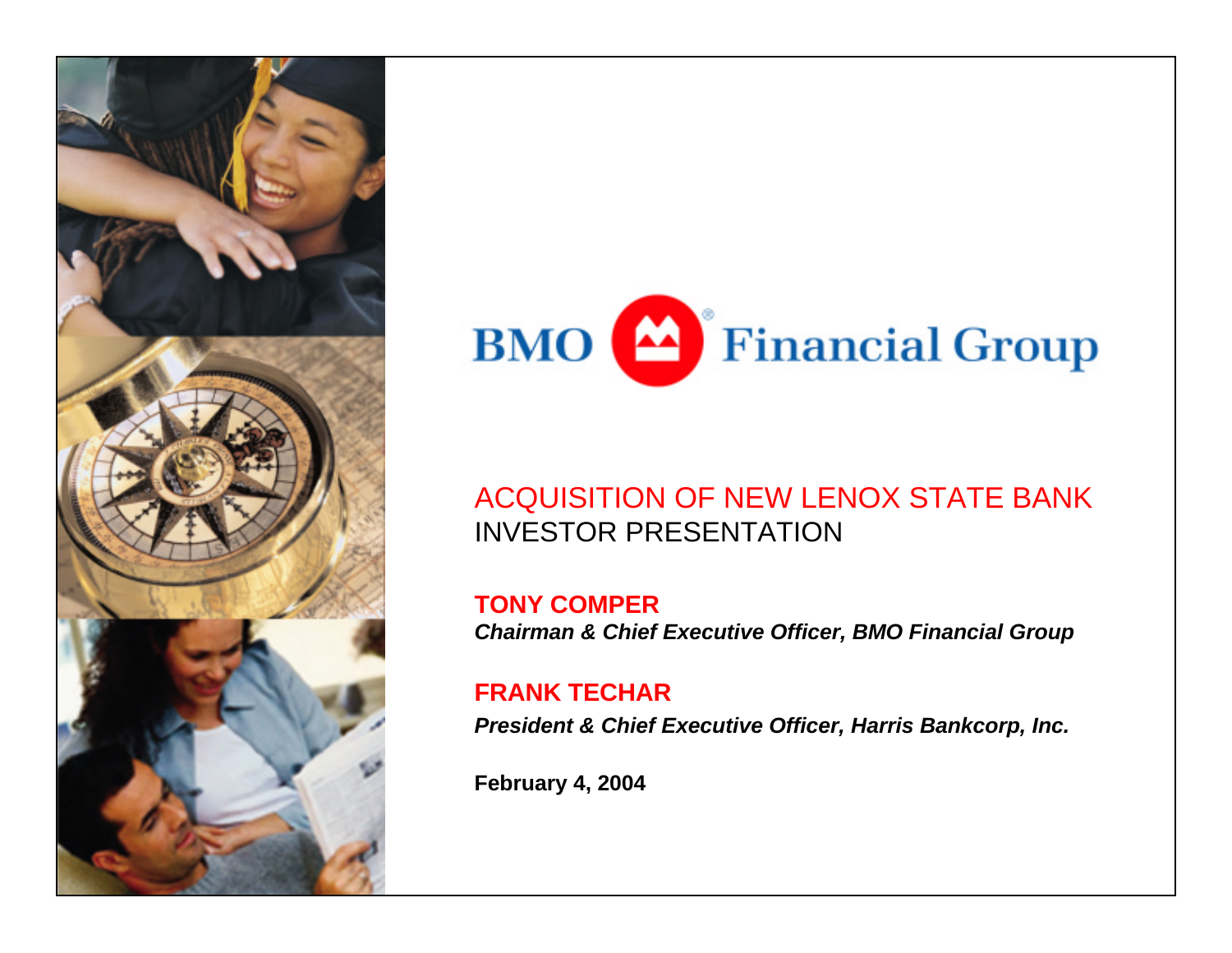

# *Key Terms* of NLSB Acquisition

- • New Lenox State Bank (NLSB) – 8 branch community bank in Will County with 289 employees
- 100% of the holding company stock to be purchased directly from shareholders for US\$228.5MM
- • Includes an estimated US\$45MM in core intangibles and US\$110.0MM goodwill, to be finalized post closing
- Nominally accretive to cash EPS in year 1, excluding one time costs
- Total one time costs of US\$15MM
- •IRR greater than 17%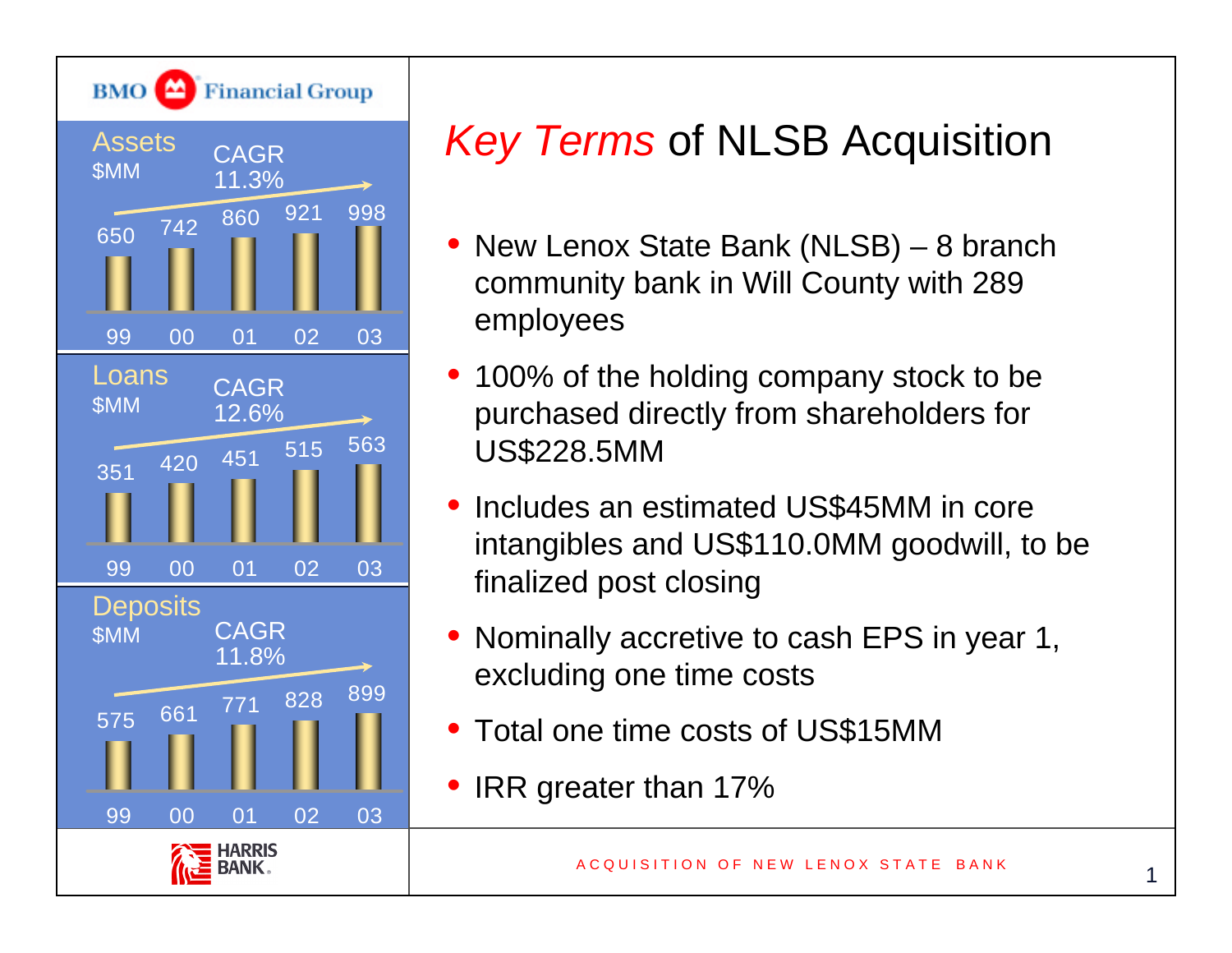

#### 15901 Wolf Road Orland Park



360 West Maple New Lenox



*Expanding* In One Of The Fastest Growing Markets In the U.S.

- Population grew 55% to 550,000 between 1990 and 2003
- Projected five-year population growth of 14.8% by 2008
- Expansion has occurred along major traffic routes to maximize growth
- NLSB has demonstrated its ability to grow organically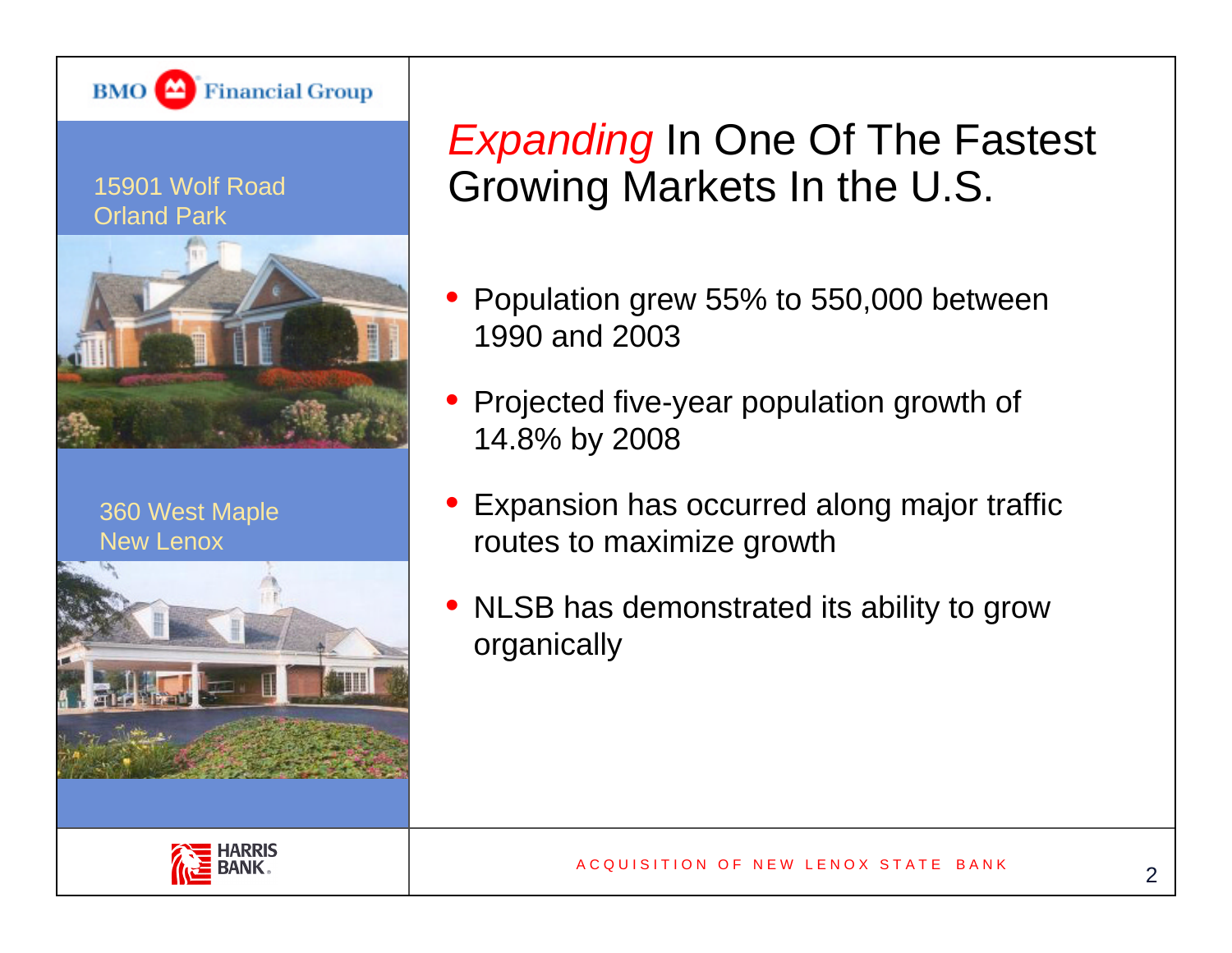

### 12747 W143rdHomer Glen



2251 Route 59Plainfield



## *Strategic* Highlights

- Solidifies strong #1 market share position in Will County (31.7% of market deposits)
- 8 valuable locations in Will County, one of the fastest growing counties in the U.S.
- Rare opportunity to acquire a premium property
- 2 additional parcels of undeveloped real estate available for further expansion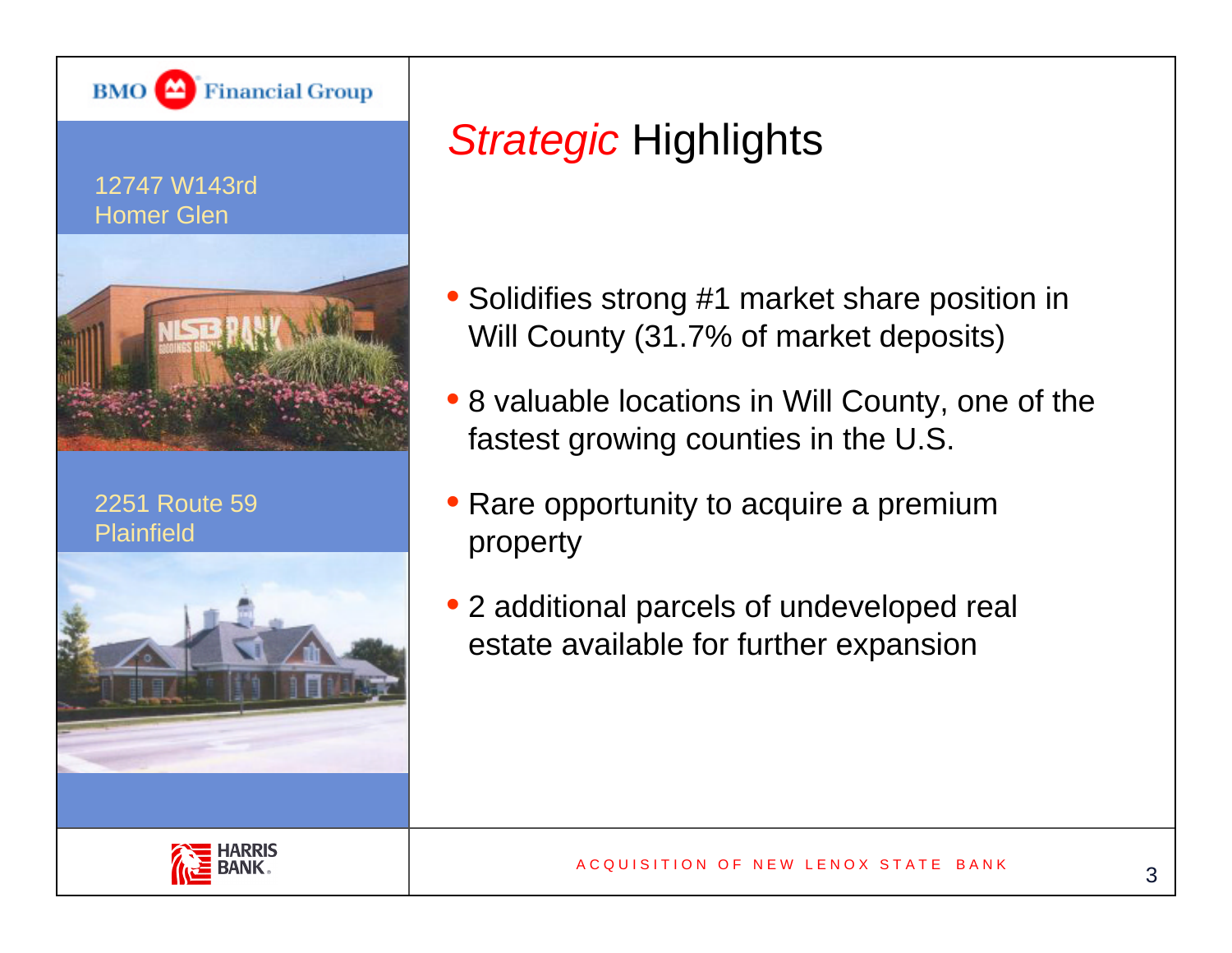

### *Strategically Valuable* Locations



- NLSB Branches
- NLSB Expansion Lots
- Harris Branches
- Site Optimization Targets

#### A C Q U I SITION OF NEW LENOX STATE BANK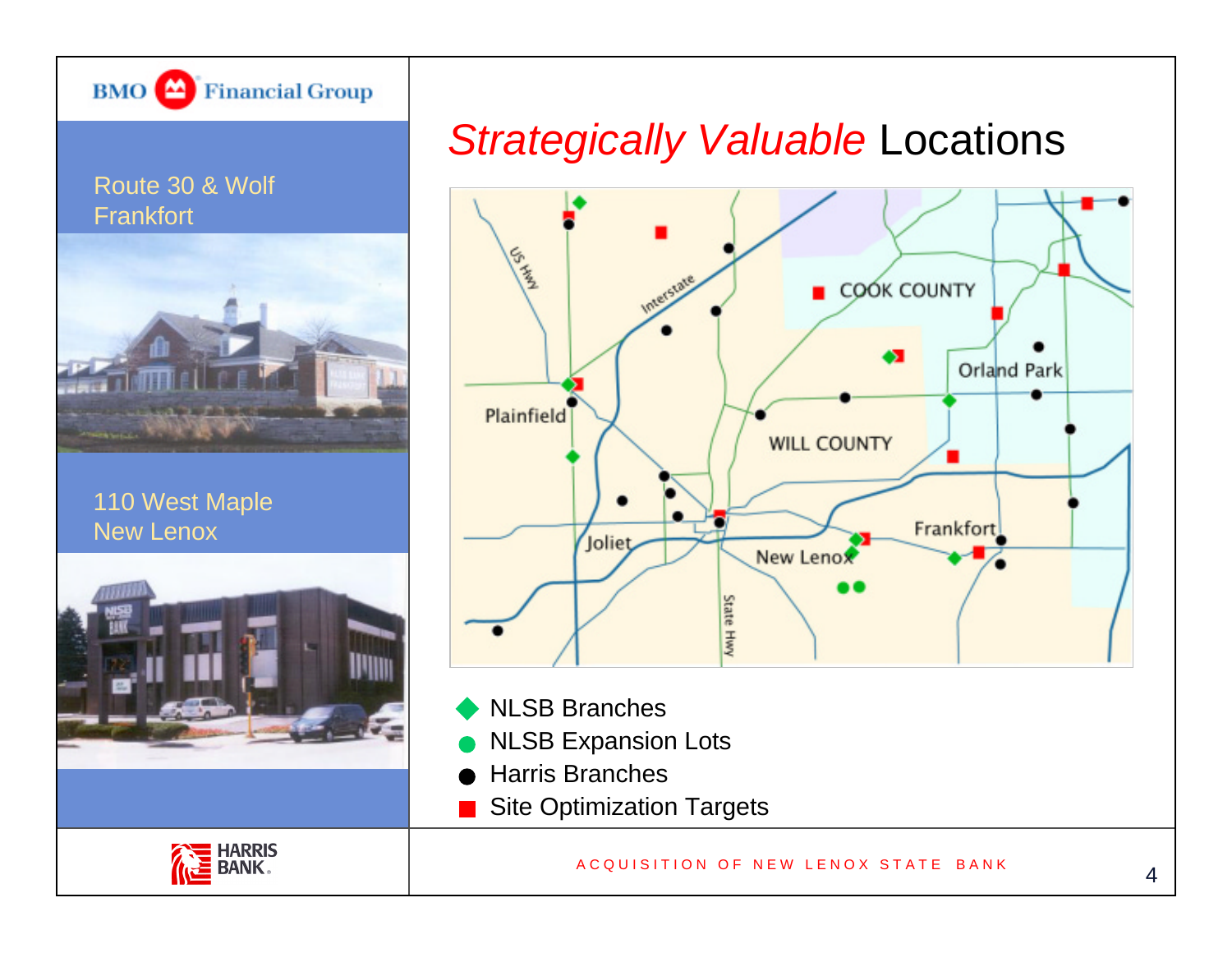

### 2975 Cedar Glade Drive, **Naperville**



601 Division, **Plainfield** 



## *A Market Share Leader* In Chicagoland

- Harris solidifies a dominant # 1 market share in one of the Mid-west's most attractive markets, Will County
- Harris closes in on the retail and small business deposit \*market share leader in **Chicagoland**

| <b>Bank One</b> | $10.4\%$ |
|-----------------|----------|
| <b>Harris</b>   | $9.9\%$  |
| LaSalle         | $7.0\%$  |

\* FDIC data adjusted to remove large corporate/wholesale deposits by subtracting the deposits of the main location to derive a proxy for retail and small business. Data reflects eight counties. Data as of June 30, 2003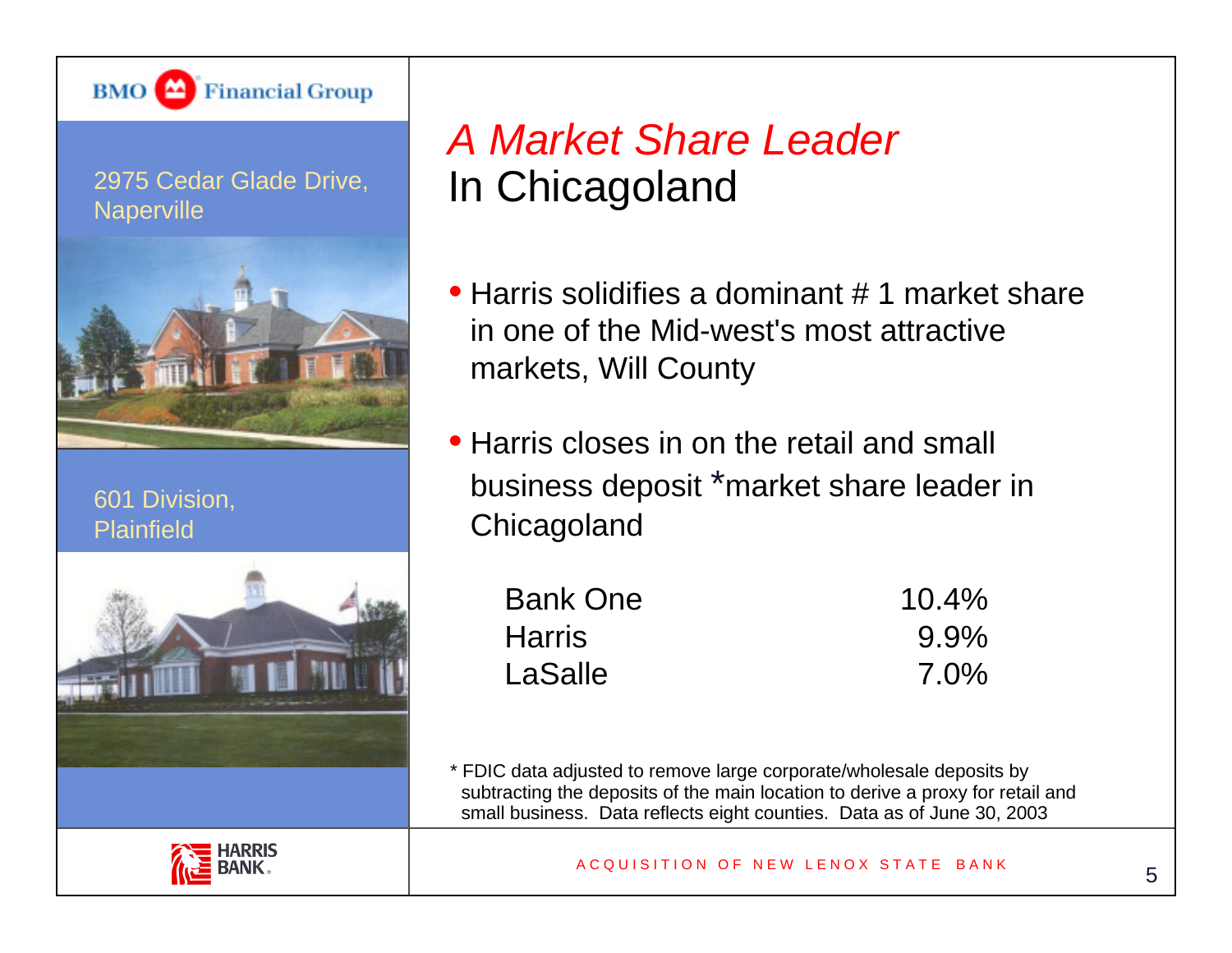

## *Strong Growth Record* While Remaining Highly Productive

- Full service retail and diversified commercial products and services
	- 20% of deposits are in non-interest accounts
	- Core deposits show a 14% CAGR since 1981
	- Conservative lending practices low chargeoffs and non-current loans
	- Conservative high quality investment practices
- Productivity ratio consistently in the 50's since 1999
- Maintained market share and income growth despite competition from new entrants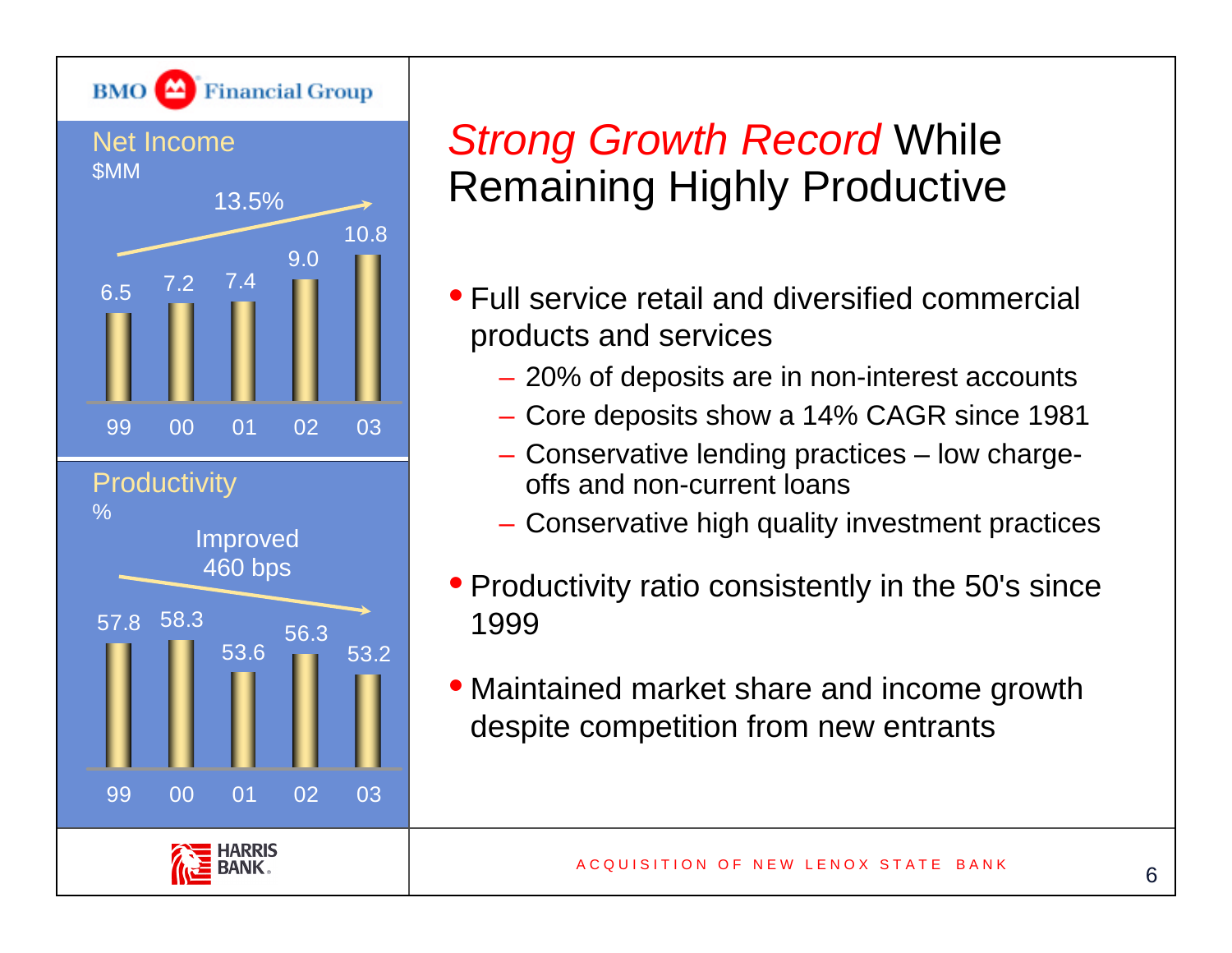

# *Integration* With Harris Bank

- NLSB's very conservative credit culture and Harris' larger capital base allow for expanded loan offerings
- • Introduction of new products (eg. cash management, trust and investment services, technologically advanced call centre)
- • Expected expense synergy of 15-20%
	- NLSB Harris overlap will lead to the closure of one branch
	- Technology and corporate support
- NLSB is growing deposits faster than Harris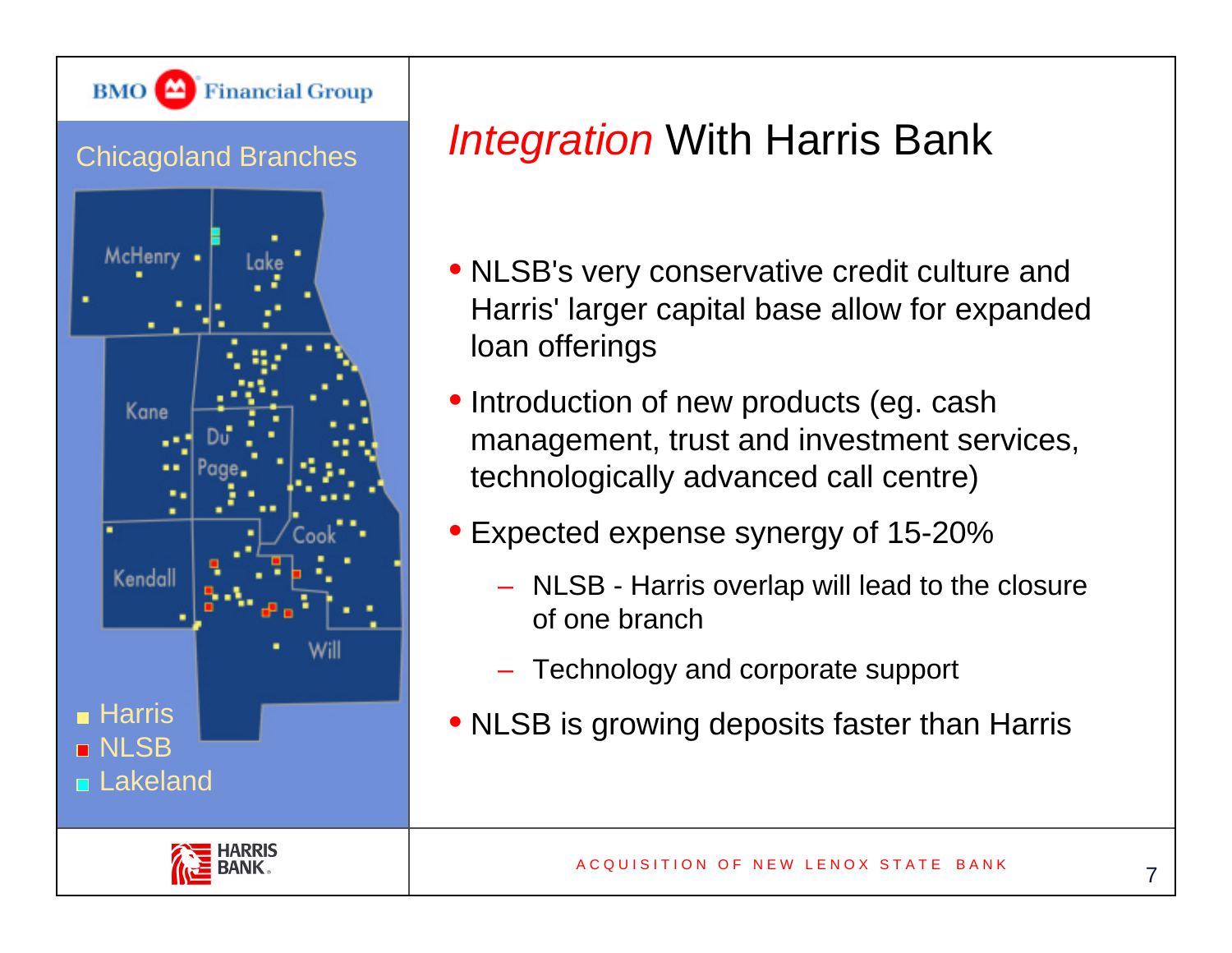

### Forward-Looking Statements

#### *CAUTION REGARDING FORWARD-LOOKING STATEMENTS*

*Bank of Montreal's public communications often include written or oral forward-looking statements. Statements of this type are included in this presentation, and may be included in filings with Canadian securities regulators or the U.S. Securities and Exchange Commission, or in other communications. All such statements are made pursuant to the 'safe harbor' provisions of the United States Private Securities Litigation Reform Act of 1995. Forward-looking statements may involve, but are not limited to, comments with respect to our objectives for 2003 and beyond, our strategies or future actions, our targets, expectations for our financial condition or share price, and the results of or outlook for our operations or for the Canadian and U.S. economies.* 

*By their nature, forward-looking statements require us to make assumptions and are subject to inherent risks and uncertainties. There is significant risk that predictions and other forward-looking statements will not prove to be accurate. We caution readers of this document not to place undue reliance on our forward-looking statements as a number of factors could cause actual future results, conditions, actions or events to differ materially from the targets, expectations, estimates or intentions expressed in the forward-looking statements.* 

*The future outcomes that relate to forward-looking statements may be influenced by many factors, including but not limited to: global capital market activities; interest rate and currency value fluctuations; the effects of war or terrorist activities; the effects of disease or illness that impact on local, national or international economies; the effects of disruptions to public infrastructure, such as transportation, communications, power or water supply disruptions; industry and worldwide economic and political conditions; regulatory and statutory developments; the effects of competition in the geographic and business areas in which we operate; management actions; and technological changes. We caution that the foregoing list of factors is not exhaustive and that when relying on forward-looking statements to make decisions with respect to Bank of Montreal, investors and others should carefully consider these factors, as well as other uncertainties and potential events, and the inherent uncertainty of forward-looking statements. Bank of Montreal does not undertake to update any forwardlooking statement, whether written or oral, that may be made, from time to time, by the organization or on its behalf.* 

*Investor Relations Susan Payne 416-867-6656 Amanda Mason 416-867-3562Fax 416-867-3367*

*Lynn Inglis 416-867-5452 Email: investor.relations@bmo.com*

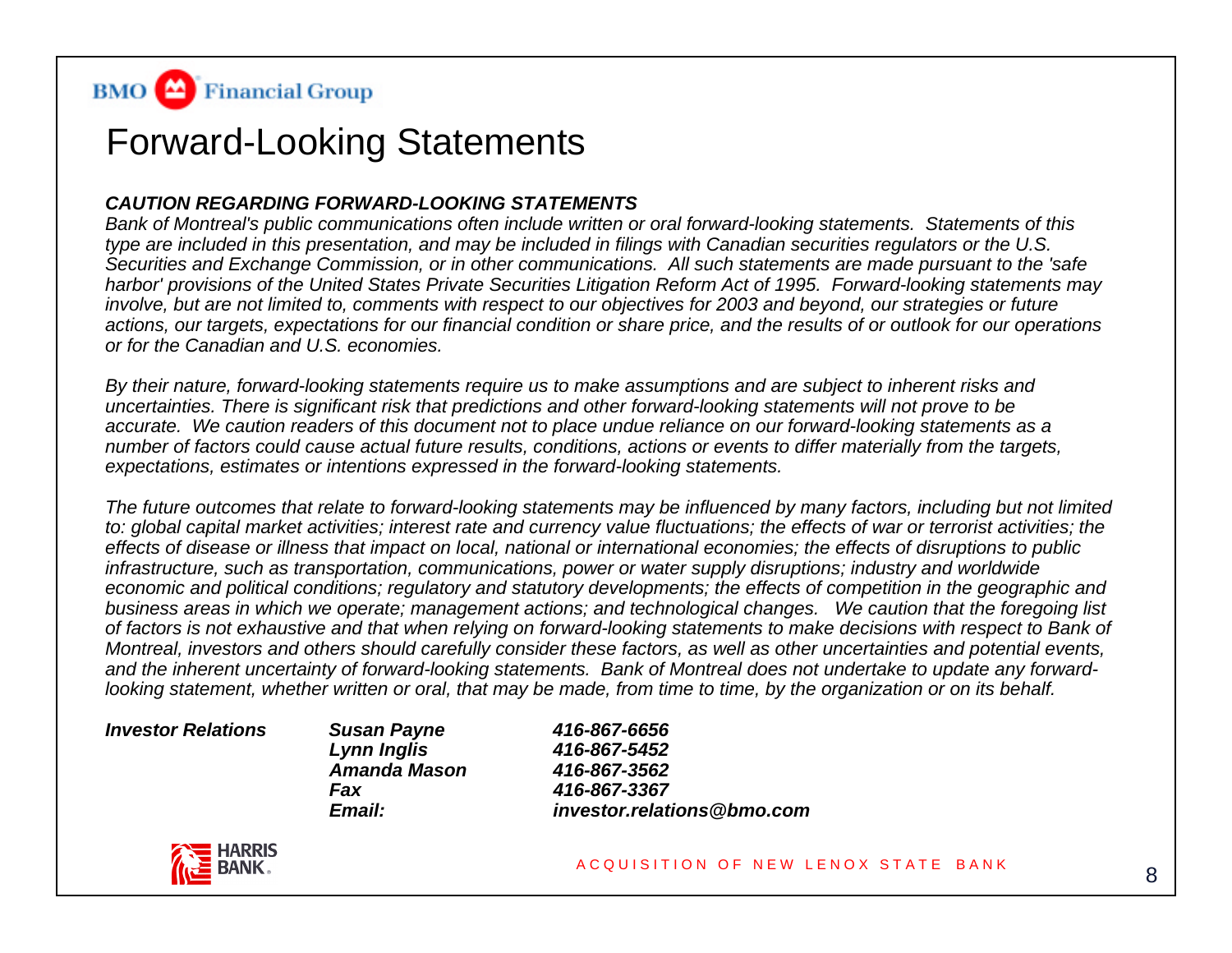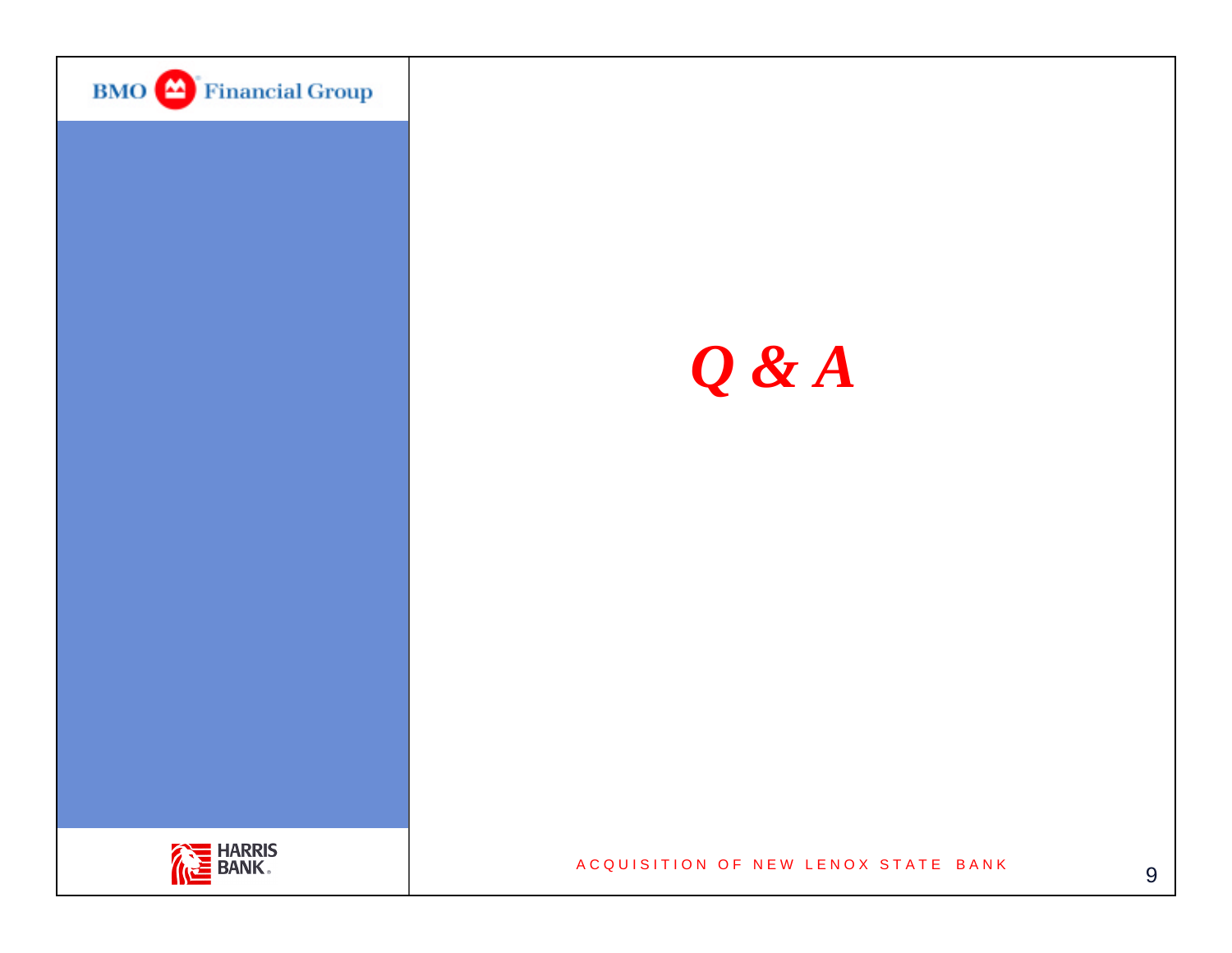